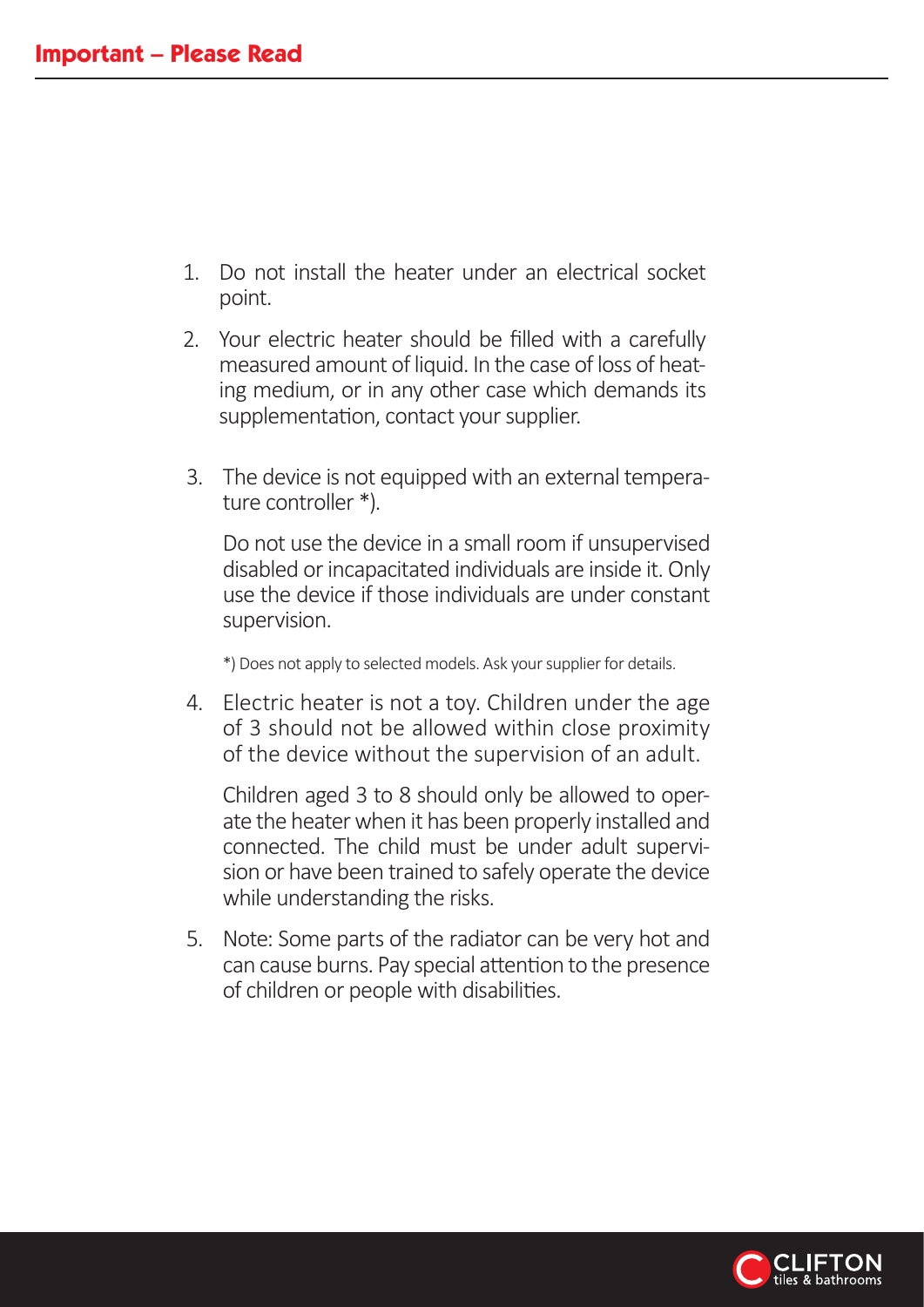- 6. If the device is used as a clothes and towel dryer, ensure that the fabrics drying on it have only been washed in water, avoiding contact with any harsh chemicals.
- 7. To ensure the safety of very small children, install the electric dryer so that the lowest tube is at least 600 mm above the floor.
- 8. The device should only be installed by a qualified installer in accordance with the applicable regulations regarding safety and all other regulations.
- 9. All installations to which the device is connected should comply with regulations applicable in the country of installation and use.
- 10. Extension leads or electric plug adapters should not be used in order to supply power to the heater.
- 11. The electric installation to which the heater is connected should have the right current differential and overcurrent relay (R.C.D.) of 30 mA.

An Omni-pole cut-out is required for disconnecting the device on all poles, via joints positioned at least 3 mm apart.

to any dealership regulations concerning electrical in 12. The device version labelled PB can be installed in bathrooms in zone 1, as defined by applicable law, subject to any additional regulations concerning electrical in-

Other versions of the device can be installed in Zone 2 or beyond.

- 13. The device is recommended for use solely as described in the manual.
- 14. Ensure that the heater has been installed on a wall in accordance with its installation manual.
- 15 Please forward this instruction manual to the end user.

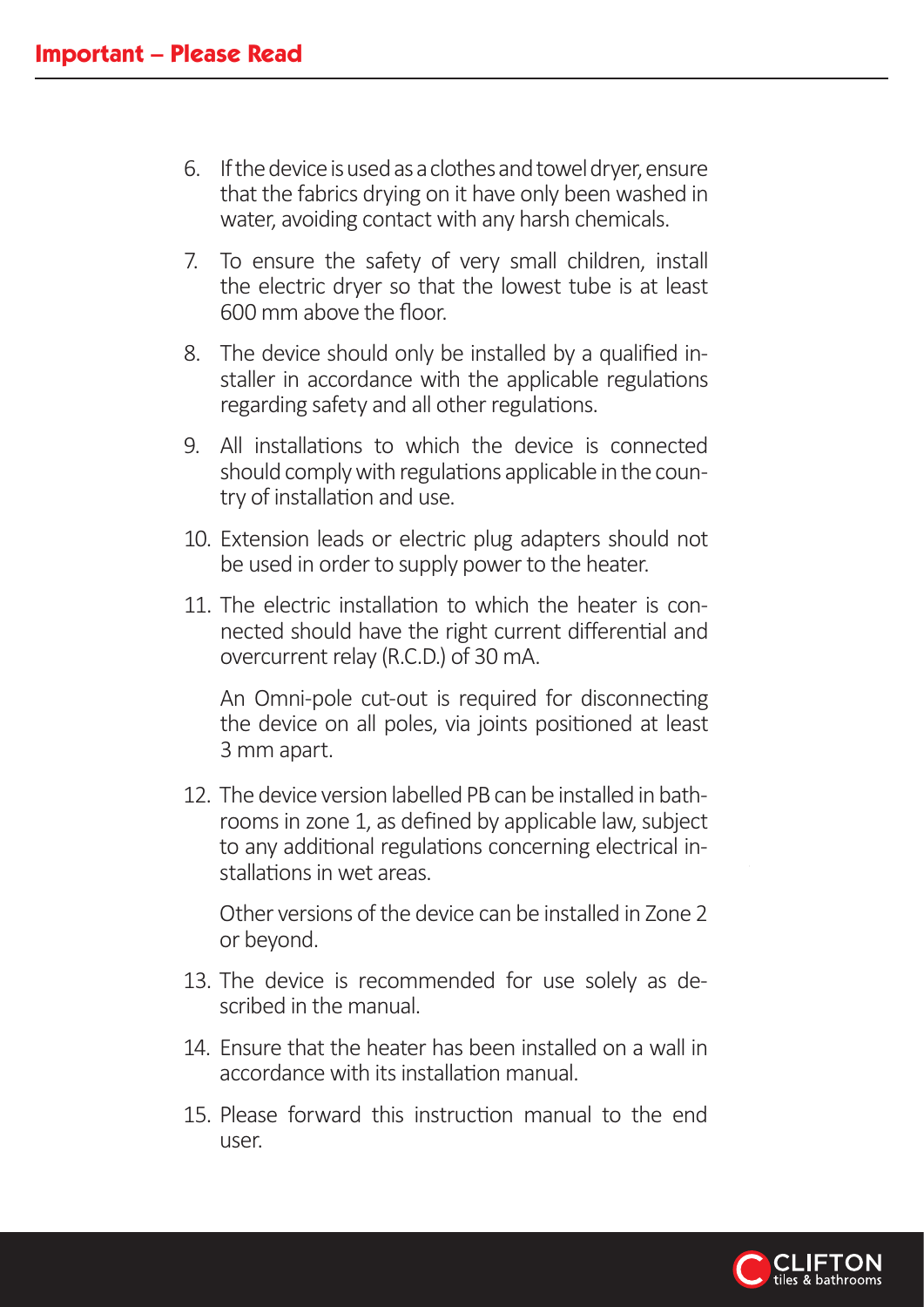



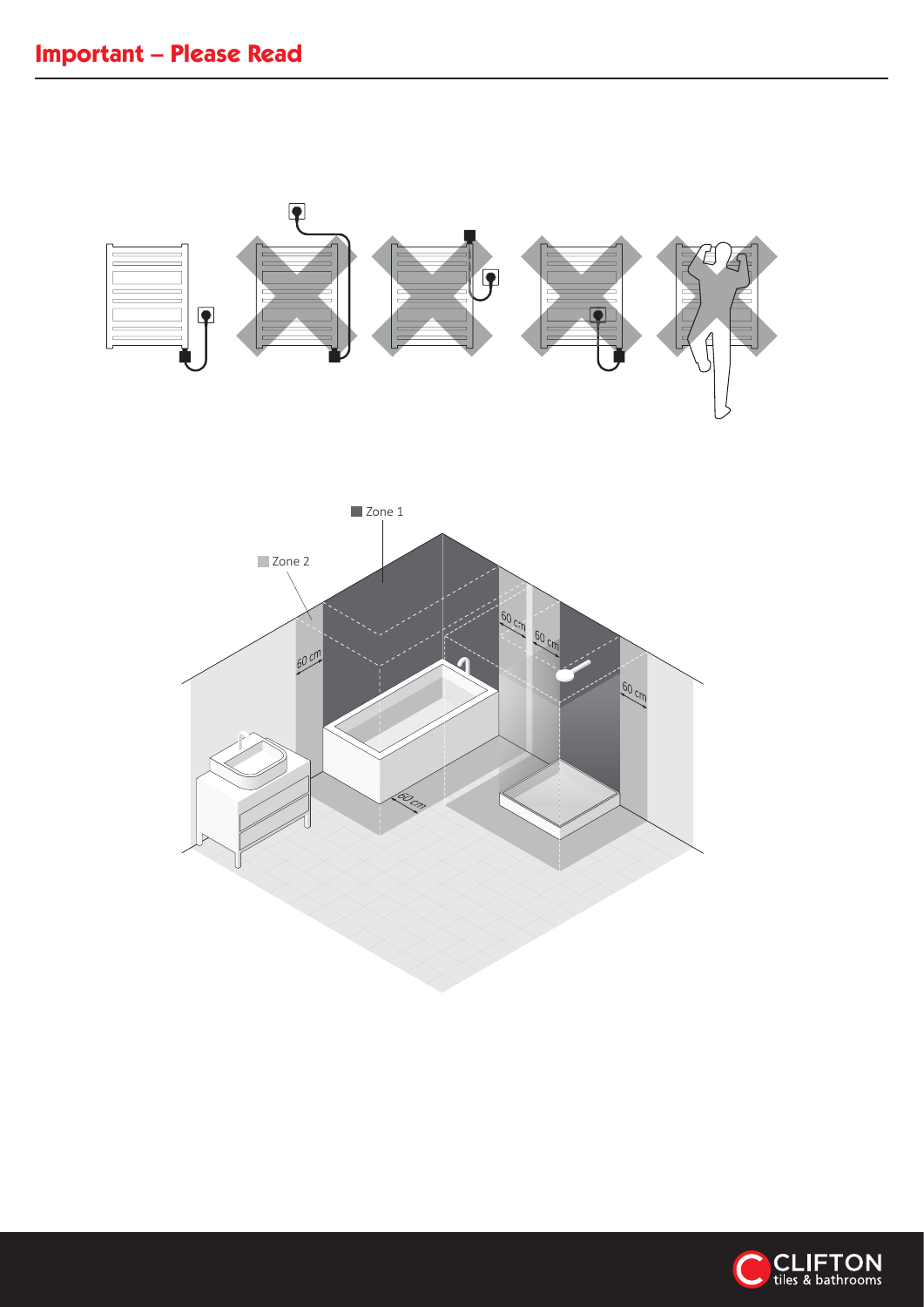# **Electric Heating Element**

# Safety requirements  $-$  installation

- 1. Fitting and connection of the heating element should only be performed by a qualified installer.
- 2. Connect the unit to a sound electrical installation (see the ratings on the heater).
- 3. Switching on the heating element in the open air to test the device is permitted for a maximum of 3 seconds.
- 4. Never test a heating element that is already in-stalled. Do not turn the heating element on in an empty radiator
- . Ensure that the power cord does not touch the hot parts of the heating element or radiator.
- 6. Before installing or removing the device, make sure it is disconnected from the power source.
- $\frac{1}{2}$  7. Do not open the device  $-$  any interference with internal components will invalidate the warranty.
	- 8. The heating element's power output must not exceed the radiators power output for the parameters  $75/65/20^{\circ}$ C.
	- 9. The pressure in the radiator should not exceed 10 atm. Ensure that an air cushion is preserved in electric radiators. In central heating systems, leave one valve open to prevent pressure build up due to the thermal expansion of the liquid.
	- 10. The device is intended for home use only.
	- 11. Fitting and Installation of the device must be carried out in accordance with all local regulations for electrical safety, including installation within permissible locations only. Observe bathroom electrical zone regulations.

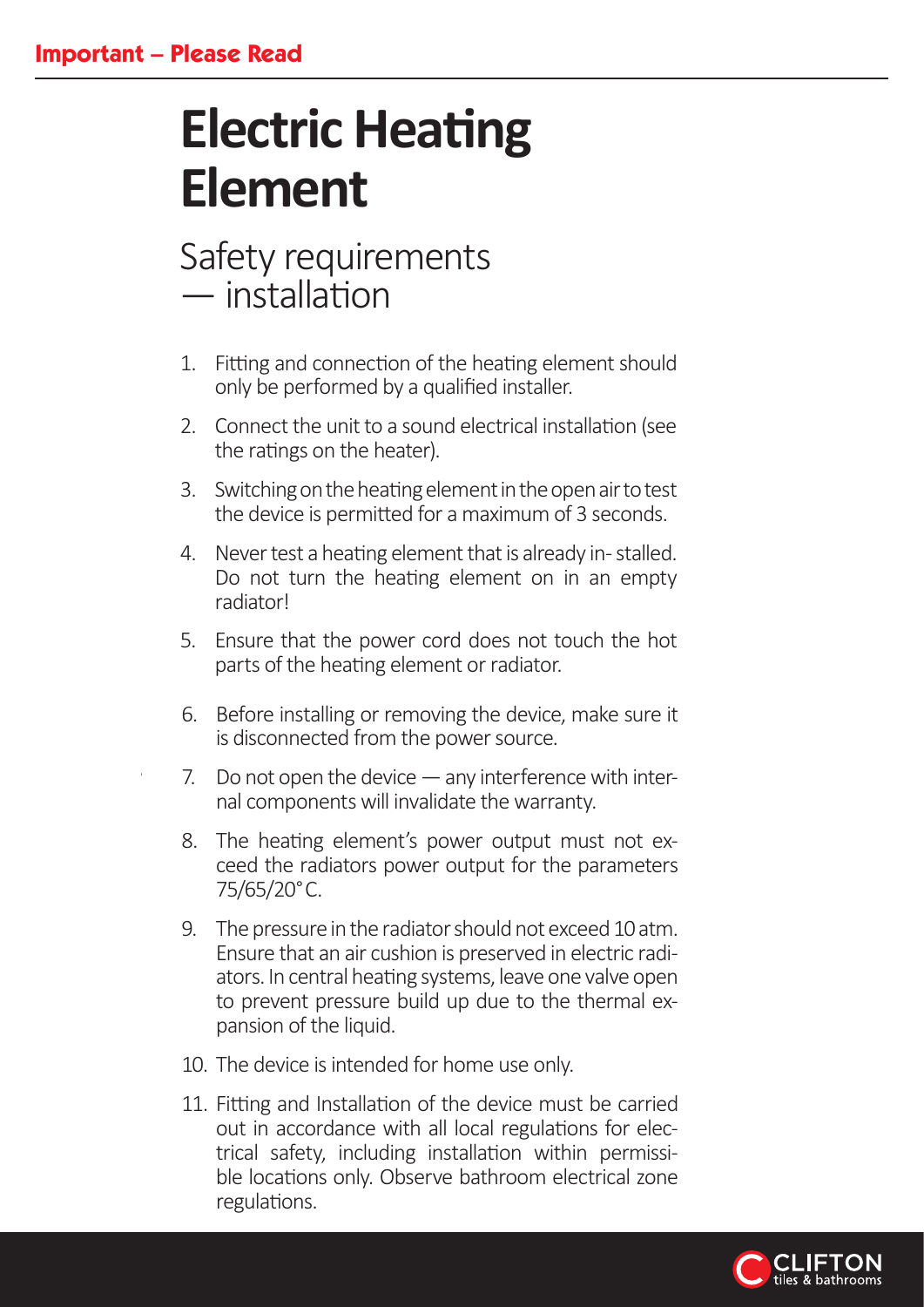### Safety requirements  $-$  use

- 1. The heating element must be fully submerged in the heating liquid during its operation.
- 2. Regularly check the device for damage to ensure it is safe to use.
- 3. If the power cord is damaged the device should not be used. Unplug the device and contact the manufacturer or distributor.
- 4. Do not allow flooding into the heating element casing.
- 5. Do not use the heating element in heating systems where the water temperature exceeds 82°C.
- 6. The heating element and radiator can heat up to high  $temperatures. Please be cautions — avoid direct con$ tact with the hot parts of the equipment.
- 7. Do not open the heating element casing.
- 8. In the central heating system, always make sure that one valve of the radiator remains open.
- $10<sub>o</sub>$  and absolute. 9. Ensure that minors aged 8 and above or those with a physical or mental disability are supervised if operating the device.
	- 10. The device is not a toy. Keep it out of the reach of children.
	- 11. The device must be disconnected from the mains during cleaning and maintenance.
	- 12. Cleaning of the equipment by children under 8 years of age is only permitted under appropriate supervision.

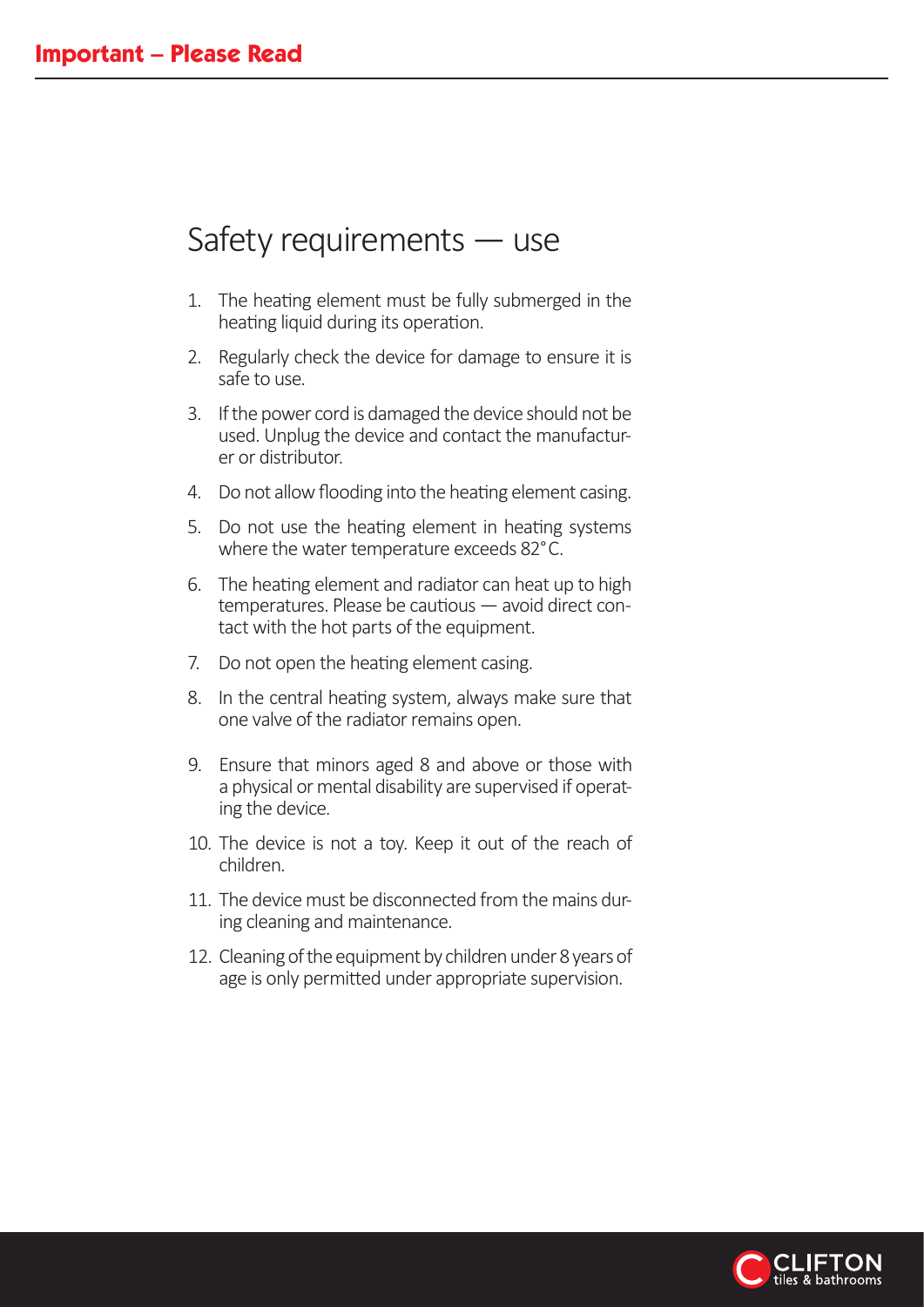## Intended use of device

The heating element is an electric device intended solely for installation in radiators (standalone or connected to the central heating system) to serve as space heaters, or clothes and towels dryer.

Heating element power output should be matched with radiator output for parameters of 75/65/20°C

### Technical information

| Model markings<br>(power cable type): | PB (Straight cable without plug) *<br>PW (Straight cable with plug)<br>SW (Spiral cable with plug) |  |  |
|---------------------------------------|----------------------------------------------------------------------------------------------------|--|--|
| Type of electrical connection:        | Y: MEG, MOA, REG 3, DRY<br>Z: REG2                                                                 |  |  |
| Heat outputs available:               | 120, 200, 300, 400, 600, 800, 1000 [W]                                                             |  |  |
| Power supply:                         | 230 V / 50 Hz                                                                                      |  |  |
| Insulation class:                     | Class I                                                                                            |  |  |
| Towel rail connection thread:         | G 1/2"                                                                                             |  |  |
| Casing protection class [IP]:         | IPx4: MEG<br>IPx5: REG 2, REG 3, MOA, DRY                                                          |  |  |
| Length of heating element:            | 200   300   400   600   800   1000   1200   W]<br>120                                              |  |  |
|                                       | 275   300   335   365   475   565  <br>660<br>315  <br> mm                                         |  |  |

Device intended to be connected permanently to the system

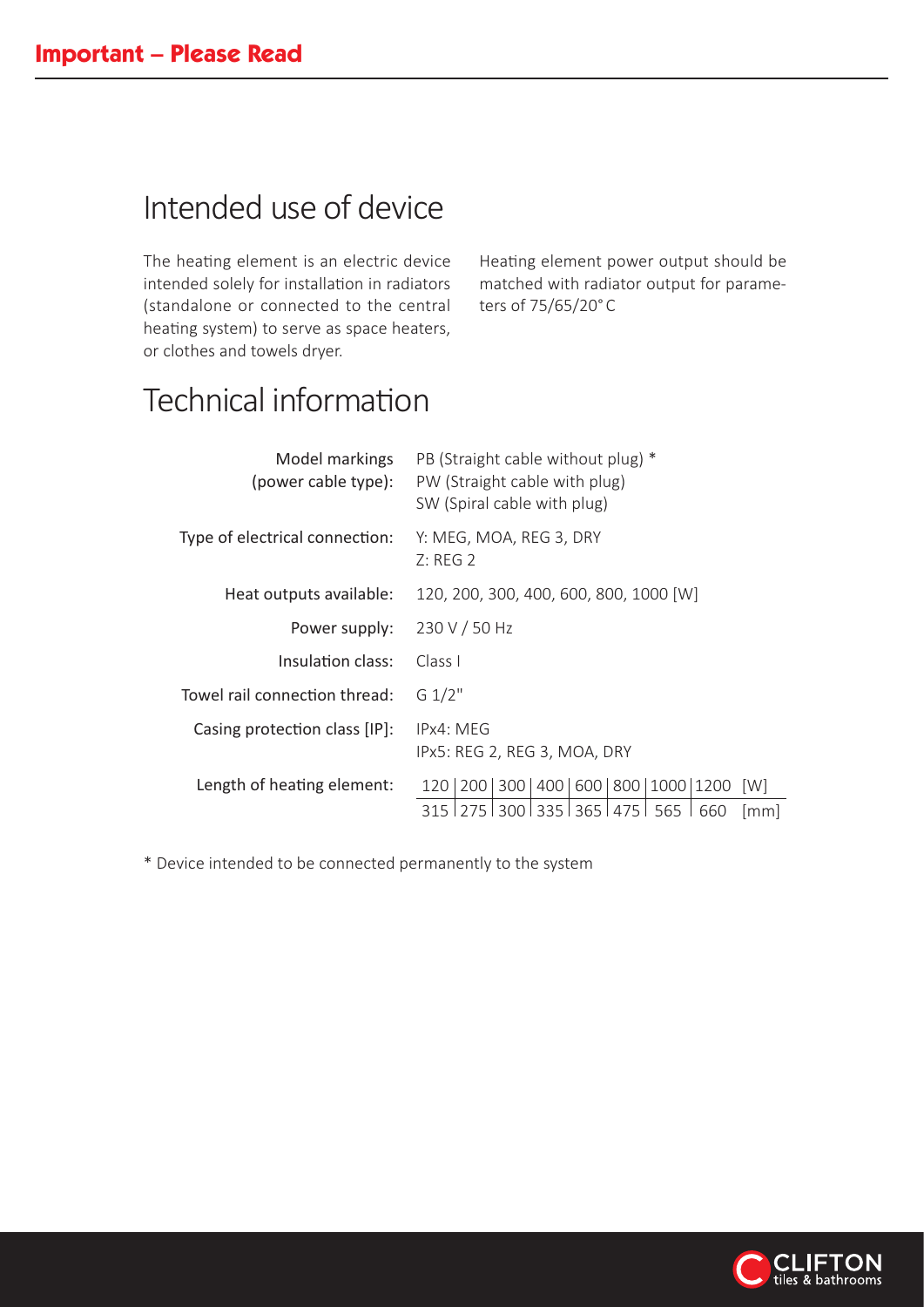### Installation or removal

Detailed information demonstrating the different ways of installing or removing a radiator heating element is available from the manufacturer or importer (see footnotes at the end of the manual). Below we list some basic requirements and principles which must be followed to ensure long term, reliable operation of the product.





Before installation or first use:

- 1. Read the chapter *Safety requirements —Installa琀on.*
- 2. Fit the heating element using the correct spanner (size  $\swarrow$  22).
- 3. The heating element must be installed at the bottom of the radiator, perpendicular to the radiator pipes, while preserving space for the proper circulation of the heating medium.
- 4. Use a suitable heating medium for filling the electric radiator, i.e. (water, special products based on water and glycol for use in central heating systems, or oil which complies with the requirements of the manufacturer of the radiator and heating element).
- 5. Do not switch the heating element on if it is not fully immersed in radiator heating medium.
- 6. Make sure an adequate air cushion is present to protect against excessive pressure build up within the heater (always leave one of the radiator valves open).
- 7. When filling the radiator with hot liquid insure that the liquid temperature does not exceed 65°C.

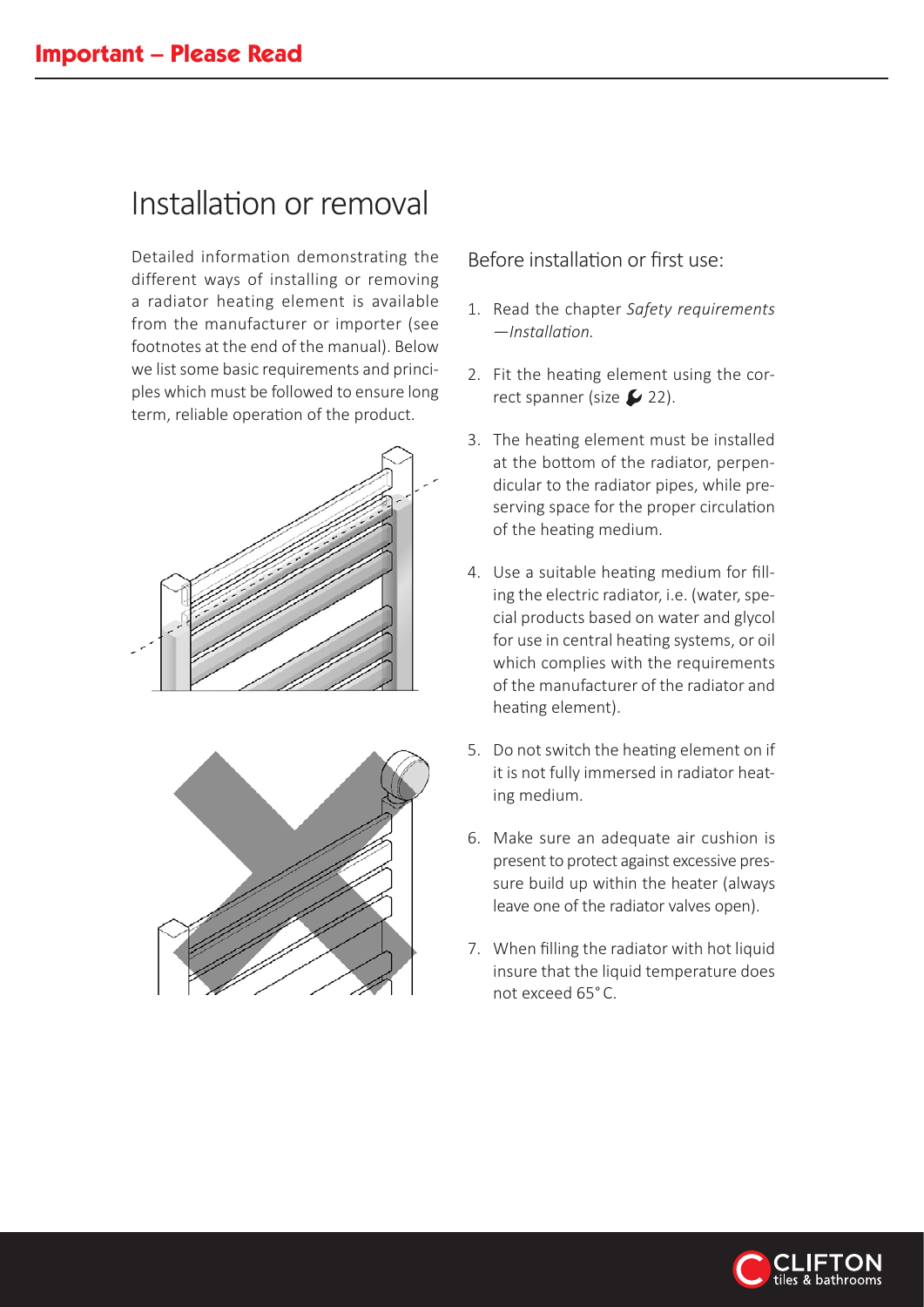- 8. Follow the subsequent guidelines when connecting the electrical installation:
	- a. Brown wire  $-$  live connection to the  $circuit$  (L).
	- b. Blue wire  $-$  connect to neutral  $(N)$
	- c. Yellow & green wire  $-$  earth connection (PE).
- 9. Before filling the radiator with heating medium, ensure that the heating element is fitted properly and that it is water tight.
- 10. In central heating installation radiator must be fitted with the valves enabling disconnection of the radiator from the rest of the system.
- 11. The temperature of the heating agent in the central heating system must not exceed 82°CI

#### Notes prior to removal:

- 1. Before dismantling permanently, disconnect the heating element from the mains and ensure that the radiator is not hot.
- 2. Be aware. A radiator filled with liquid can be very heavy. When moving the radiator, ensure that you take the necessary safety precautions.

3. Before disassembly, close the appropriate valves and drain the radiator completely to avoid causing any damage.

#### roduct disposal



This product should not be disposed of as general waste but should be brought to the appropriate collection point for recycling of electric and electronic devices. This information is provided by the sign on the product, user manual and packaging. Information on the appropriate point for used devices can be provided by your local authority, product distributor or the store from where the product was purchased. Thank you for your effort towards protecting the environment.

#### Maintenance

- Before performing maintenance, always unplug the unit from the mains system.
- Periodically check the fluid level in the radiator and ensure the heating element is completely submerged.
- Clean the product with a dry or damp cloth. If necessary, use a very small amount of detergent, ensuring that it contains no solvents or abrasives.

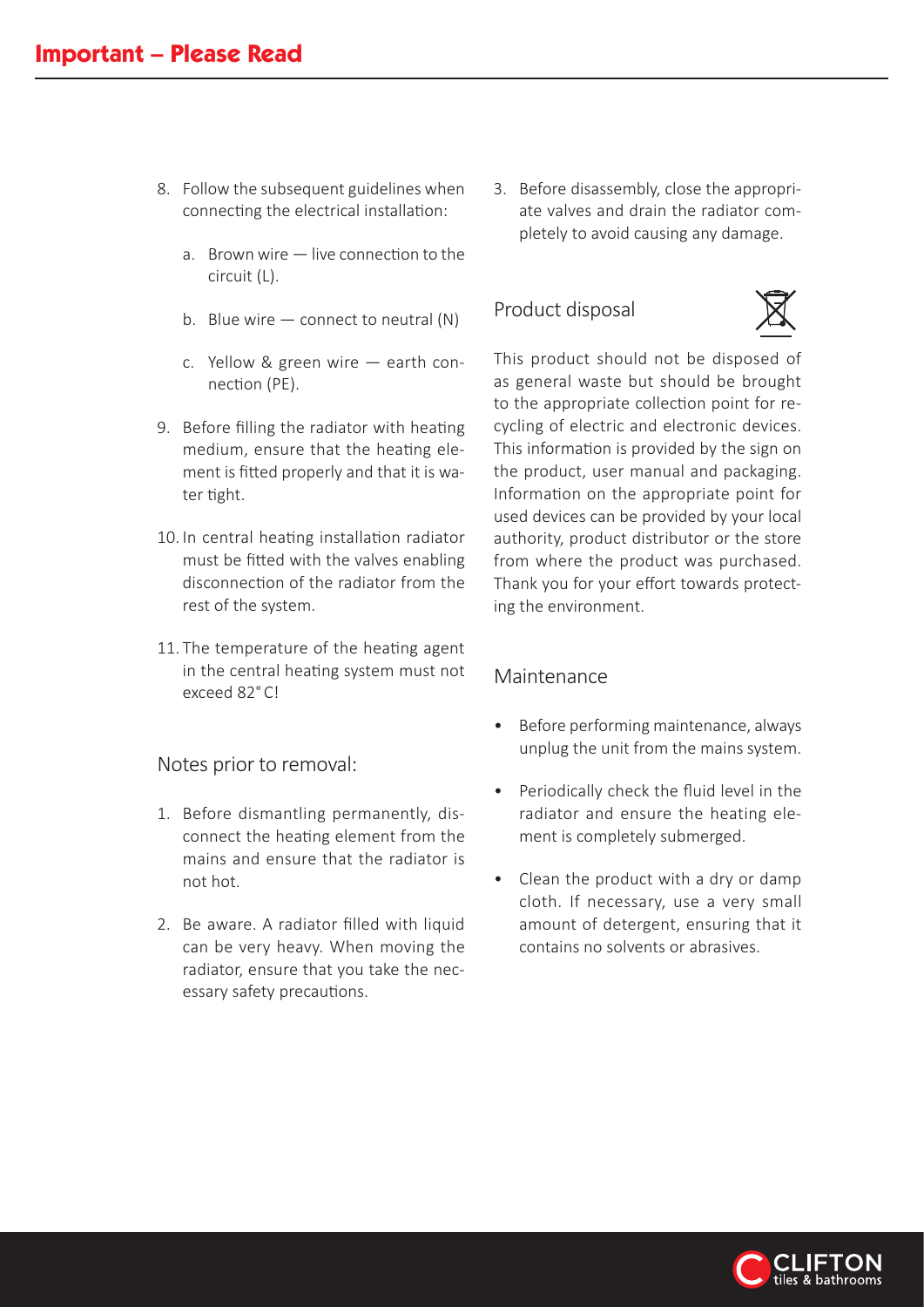

Turning the device on with the  $\Phi$  button will result in the radiator heating up to the set temperature. After reaching the set temperature the device will turn off and on regularly in order to maintain the set temperature.

The construction of the device as well as the physical characteristics of the heating agent inside the radiator, influence the way in which the heat is distributed  $-$  the temperature of the bottom pipes on the radiator (especially the two located at the very bottom of the radiator), may be lower than the temperature of the remaining parts of the radiator  $-$  this is a normal phenomenon.

#### Temperature increase

In order to increase the temperature of the radiator, press  $\oplus$  once or several times as required; the correct number of diodes will start blinking. The last blinking diode indicates the set temperature, whilst the last diode which shines constantly, indicates the current temperature. The remaining diodes will start shining constantly on reaching subsequent temperature levels.

#### Temperature decrease

In order to decrease the temperature of the radiator, press  $\Theta$  once or several times as required; the correct number of diodes will start blinking. The last diode, which shines continuously, indicates the set temperature whilst the last blinking diode indicates the current temperature. The remaining diodes will start fading on reaching subsequent temperature levels.

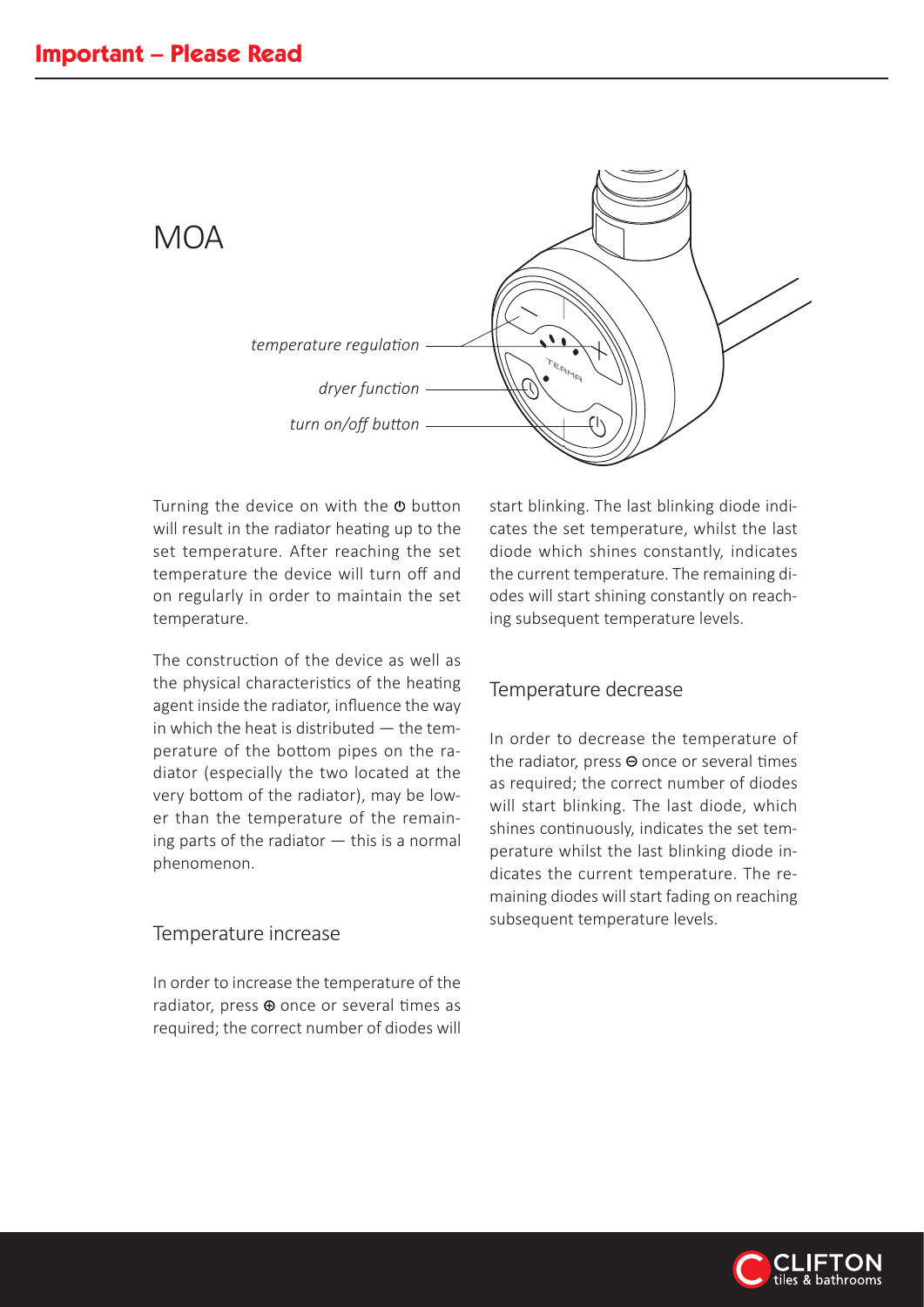#### Anti-freeze function

When the device is off and the temperature surrounding the temperature sensor drops to below 6°C, the device will switch on automatically. This is to prevent the heating agent inside the radiator from freezing. The activation of Anti-freeze mode is indicated by the blinking of the middle diode.

#### Dryer function

The Dryer turns the device on for 2 hours, e.g. in order to dry a towel. After this period of time the device automatically switches to the mode to which it was set before the dryer mode.

Dryer function can be activated during heater operation by pressing **O** button. You can now freely adjust desired temperature level (buttons  $\oplus$  and  $\ominus$ ). After 2 hrs heater will revert to the previous setting (before dryer function activation). To use 2 hrs timer heating element must be switched off. Switch it on by pressing @ button. After 2 hrs heater will switch off automatically.

Press  $\Phi$  button at any time to interrupt the dryer mode.

#### Calibrating the temperature span

he standard temperature span of the heating element is 30-60°C. It is possible to increase or decrease that span by setting a maximum temperature of between 45°C and 65°C, (minimum temperature of 30°C stays unchanged). This allows the user to achieve a maximum temperature which is higher than the standard or to effectively heat a space with the device during lower surrounding temperatures.

Example: for the temperature regulation span of up to 45°C (30-45°C) modification by one step (one diode), means increase/ decrease of temperature by 3.75°C, while for the temperature regulation span of up to 65°C (30-65°C) modification by one step means increase/decrease by 8.75°C.



In order to modify the temperature span, unplug the device and plug it back in, while pressing  $\oplus$  button. A single diode will start blinking on the display panel. Use  $\oplus$  and  $\ominus$ buttons to set one of the 5 possible maximum temperatures. The first diode stands